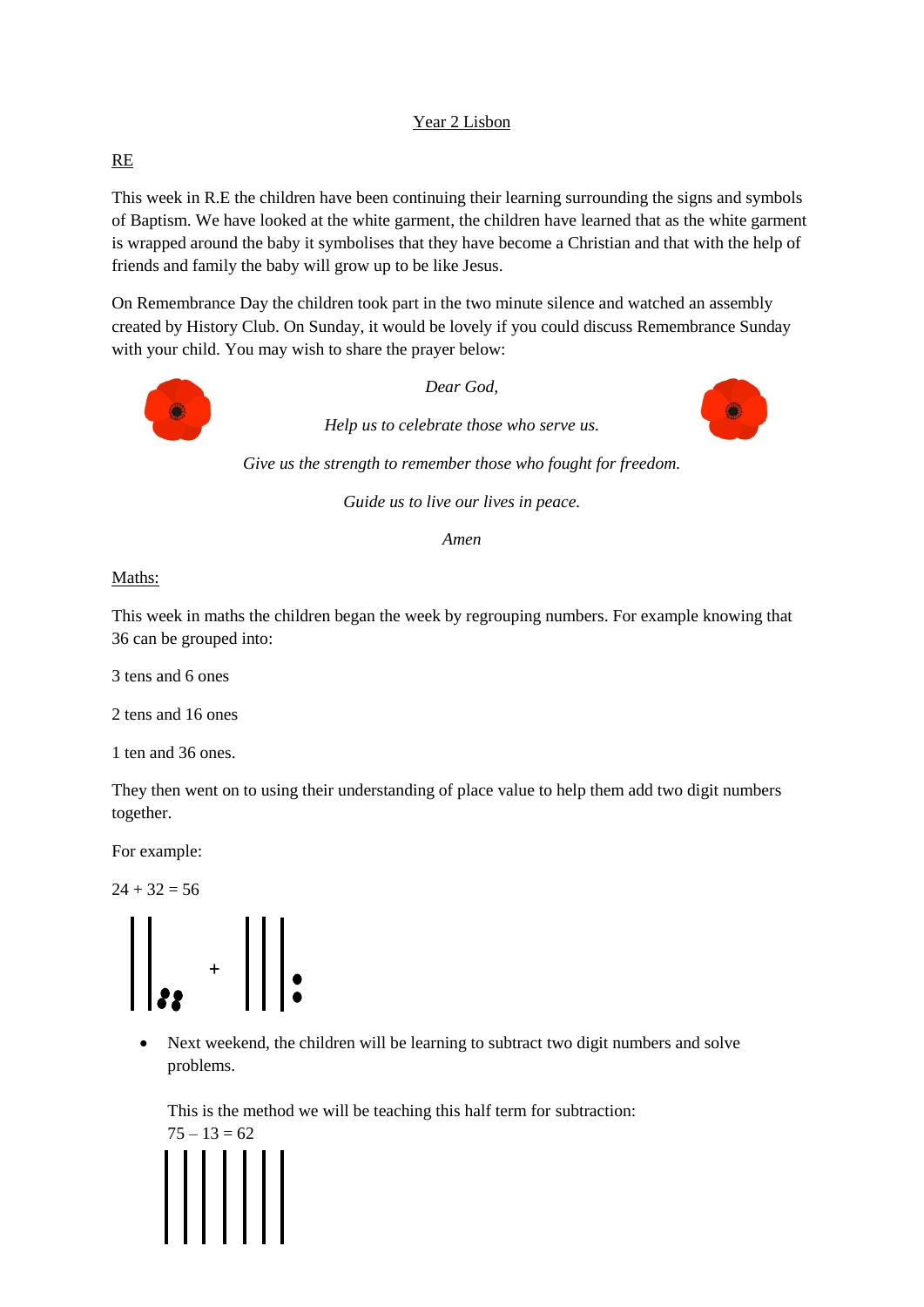

### English:

Our focus in English this week has been the painting below:



At the beginning of the week the children thought about everything that they could see within the painting, including small but important details like the lightening and rain. They worked together in small groups to write poems, thinking about building the pace of their poem, as the storm got heavier. We discussed the different senses, including the sounds they might hear, such as thunder.

Then the children used this painting to write a short piece of descriptive writing imagining they were either the tiger or a tiny ladybird on a leaf within the painting. They have been working really hard this week to use adjectives and "wow" words throughout their writing.

Next week's Wonder Words:



Extra information:

- Today, Friday  $12<sup>th</sup>$  November, is the last day to order your Christmas cards if you wish to. You will have received an email from Xmas4Schools.
- As part of the National Anti-Bullying week, we kindly ask for everyone to wear odd socks to school on Monday to celebrate us all being unique.